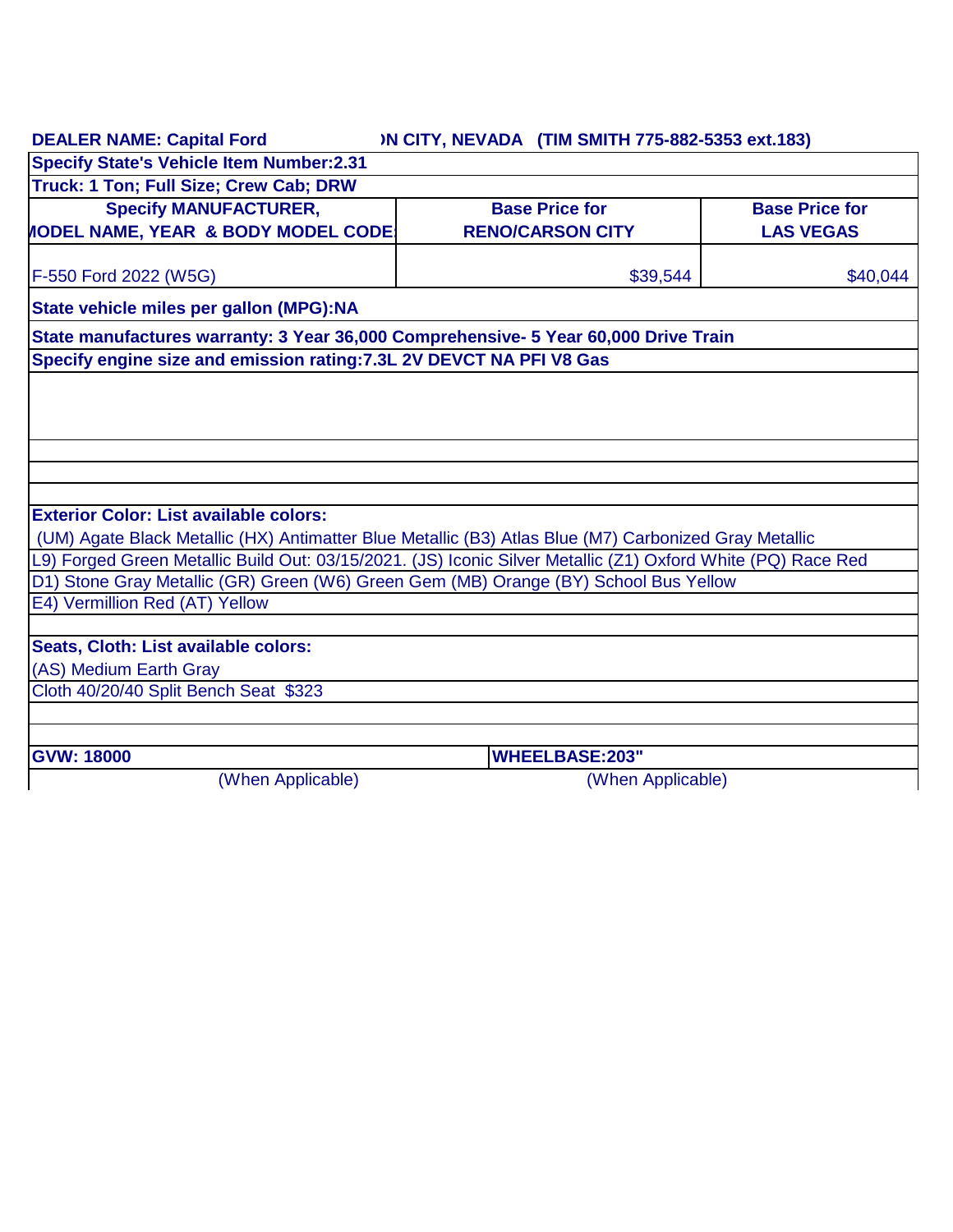## **OPTION PACKAGE PAGE ~ FLEET**

(Use separate page for each package)

\$

## **CAPITAL FORD, (TIM SMITH 775-882-5353 ext.183)**

**Specify State's Vehicle Item Number:**

(i.e. 1.1 Sedan: Full size; 4 door; 6 passenger)

**Option Package Name/Code:**

List Equipment Features Below:

XLT 2WD=\$4547

40/20/40 Cloth Bench seat, AM/FM CD, Carpet Floor, Cruise, Power Windows - Locks - Mirrors,

Heated Tow Mirrors, Trailer Brake Controller, SYNC Communications